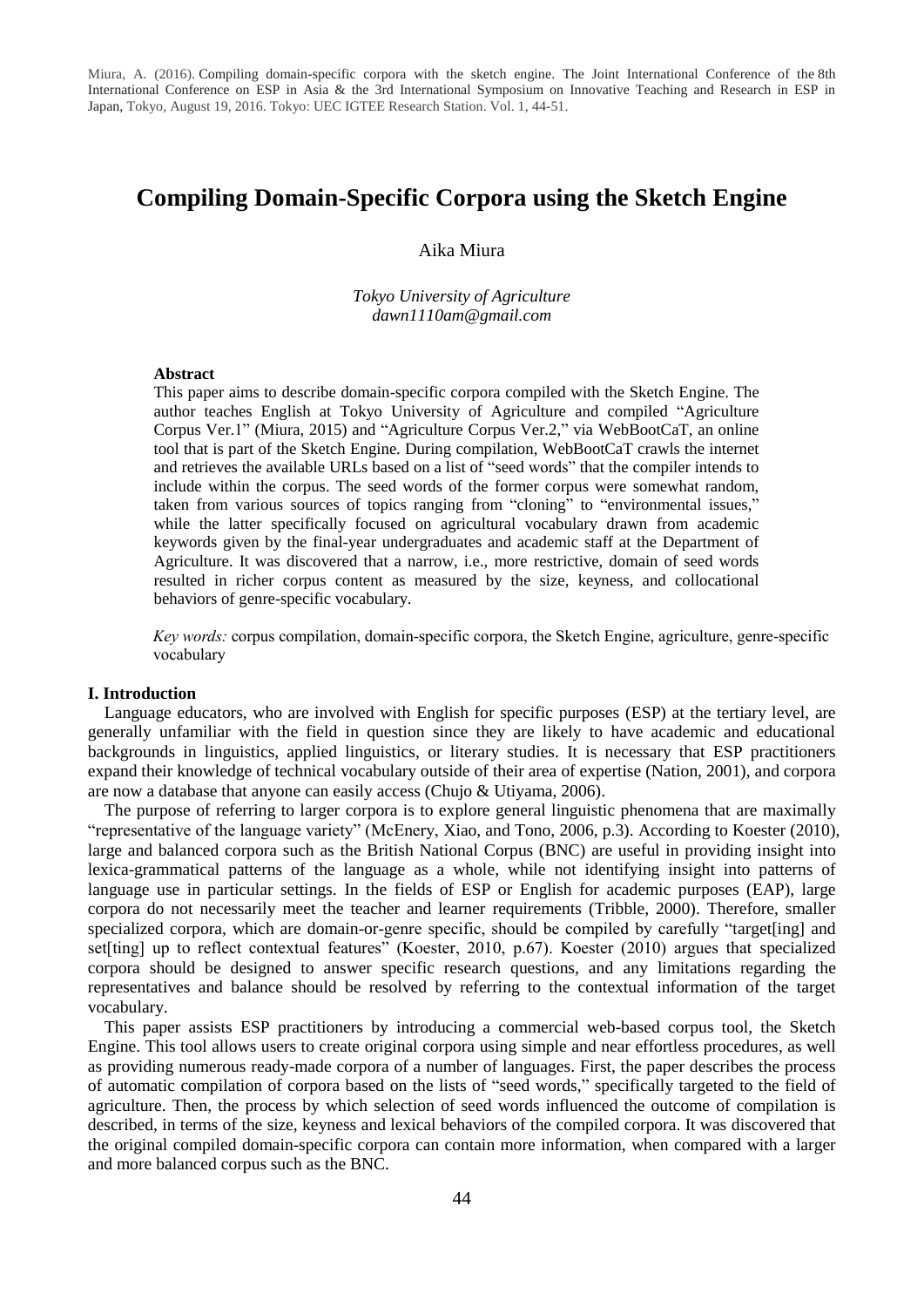### **II. What is the Sketch Engine?**

The Sketch Engine is a useful corpus tool marketed by Lexical Computing Limited (Kilgarriff, Baisa, Bušta, Jakubíček, Kovář, Michelfeit, Rychlý, & Suchomel, 2014). It was originally developed for use by lexicographers to assist in the compilation of dictionaries, but it is now widely used by language learners, educators, practitioners, and researchers (Kilgarrif, Rychly, Smrž, & Tugwell, 2008).

This section provides a brief introduction of the tools that comprise the Sketch Engine. It is a commercial interface that provides corpora in many languages, including corpora such as the BNC and web-based mega corpora including enTenTen, ukWaC, jpTenTen, and JpWac.<sup>1</sup>

#### A. *Concordance*, *Word List*, *Word Sketch*, *Thesaurus*, *Sketch-Diff*

There are several basic tools and functions that increase the usability of the Sketch Engine. The first is *Concordance* that identifies the occurrences of a specified word or multi-word unit in various forms such as a simple surface form, lemma, and phrase within corpora. The second tool is *Word List* that creates a word list of the whole corpus or specified subcorpora, along with creating a keyword list that generates keywords unique to the target corpus, which are distinguishable from the reference corpus, i.e., keyness of the target corpora. The third tool is *Word Sketch* that provides lexical behaviors, showing collocational and colligational relations with the target search word, based on the output computed by logDice<sup>2</sup> (Lexical Computing Ltd., 2014, p.2). The fourth tool *Thesaurus* generates a list of words, each of which behaves in a manner similar to the target word retrieved from the corpus. The last tool is *Sketch-Diff* that illustrates the differences between the collocational behaviors between the two target terms.

# **III. Building Corpora Using the Sketch Engine**

This section deals with the process of creating a corpus using the Sketch Engine. There are two methods. WebBootCaT, which is used for the first method, is a tool that automatically creates corpora by crawling the internet. The second method is performed by manual compilation of words from uploaded files in any format such as .doc(x), .pdf, and .txt. This section describes the former procedure, which is more efficient than the latter.

#### A. The Procedure of Creating a Corpus

-

Figure 1 shows a sample page of WebBootCaT within the Sketch Engine. To compile a corpus, the user merely clicks the top left link labeled "WebBootCaT" and names a corpus. Seed words are manually inserted into a text window labeled "Seed words" and then the tool crawls the internet retrieving available URLs. The seed words are those words that the compiler intends to include in the corpus.<sup>3</sup>

Table I and Table II show the total numbers and examples of seed words for "Agriculture Corpus Ver.1" and "Agriculture Corpus Ver.2," as well as the outcome, or retrieved URLs that were generated by WebBootCaT.

For the first version, the author partitioned the set of seed words into three subsets: i) Undergrads, ii) Miscellaneous, and iii) Agriculture. The seed words were selected from available resources that provided easy access to the author as she was not familiar with agricultural fields at all. "Undergrads" is a collection of words that the author regarded as vocabulary belonging to the field of science and agriculture, which were extracted directly from the Tokyo University of Agriculture (TUA) entrance exam materials for undergraduate degrees from 2011 to 2012. "Miscellaneous" consists of a list of seed words taken from reading materials introduced by the author in a course named "Science English" that was created for 4th year undergraduates at the Faculty of Agriculture in 2015. The class students belonged to three different Departments, the Departments of Agriculture, Animal Science, and Human and Animal-Plant Relationships. Therefore, the articles covered various topics such as environmental problems and animal cloning. The third seed word list

<sup>&</sup>lt;sup>1</sup> A user can gain access to these corpora collections at an annual cost of approximately 60 euros; this fee also allows the user to create a personal corpus with a maximum limit of one million words. Word tokens can be expanded for an additional fee.

<sup>&</sup>lt;sup>2</sup> LogDice is a computational statistics tool based on the Dice coefficient, which is used to calculate collocations in the Sketch Engine (Lexical Computing Ltd., 2014, p. 2).

 $3$  The Sketch Engine suggests that we should input 3 to 20 words or phrases, but this study dealt with more.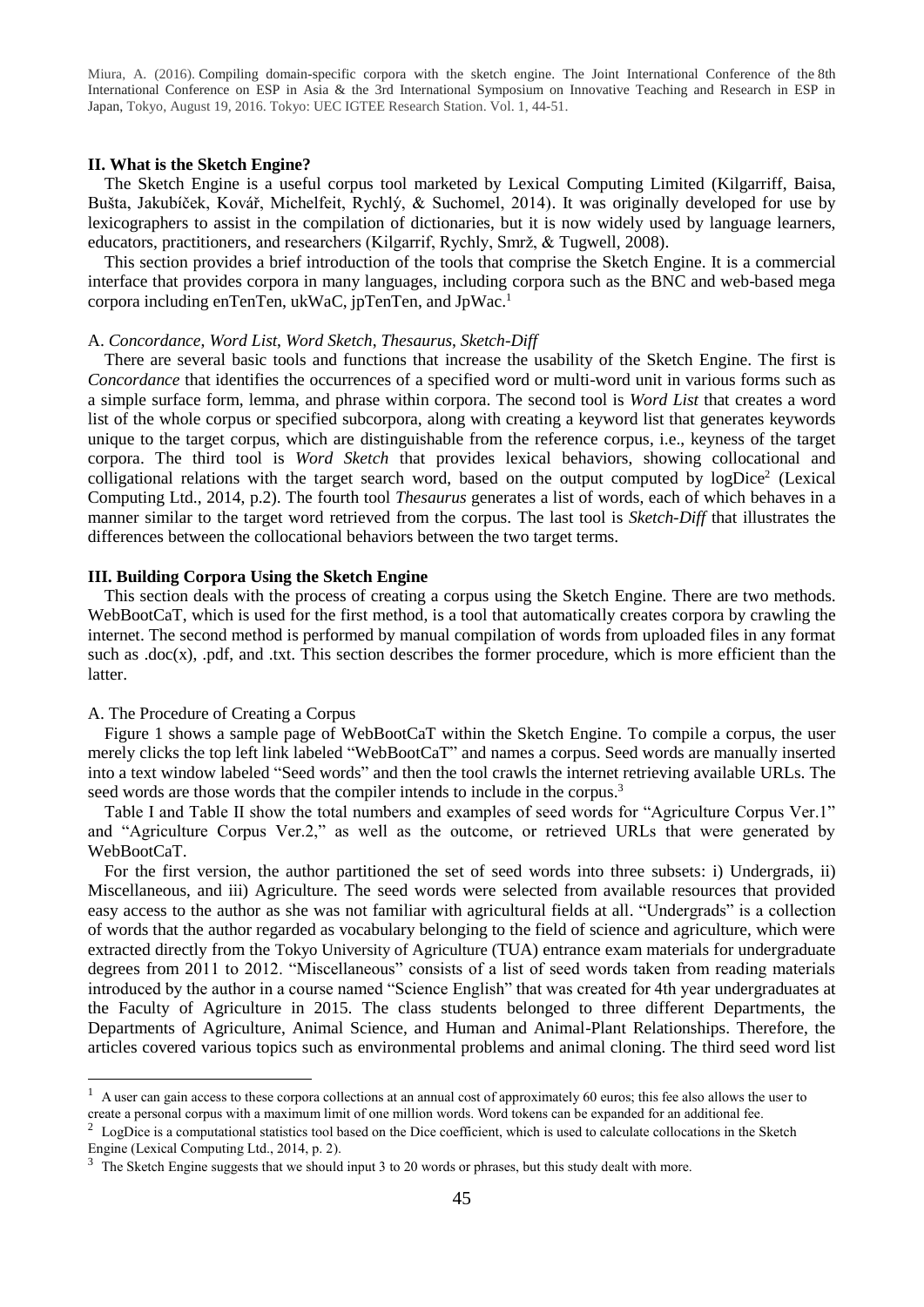"Agriculture" contains 10 English translations taken from research fields of some of the academic members from the Department of Agriculture in the University guidebook. In this department, the academics are involved in the areas of crop science, genetics and plant breeding, plant pathology, pomology, vegetables, floriculture, horticulture and other related fields.

Conversely, in compiling "Agriculture Corpus Ver.2," the author created lists of seeds words that were limited to the areas studied in the Department of Agriculture. The author queried those students who took the aforementioned course "Science English" in the 2016 academic year to provide their unique keywords in their field of study in English (or Japanese if they did not know English), while clarifying their laboratory participation as well. Then, the keywords and multi-unit keywords provided by all academic staff members in the Department of Agriculture, as currently described in the English version of the Department website, were added, as illustrated in Table II.



*Figure 1*. The sample page of WebBootCaT in the Sketch Engine.

Table I

*Seed Words and Retrieved URLs for Agriculture Corpus Ver.1* 

| List          | <b>Total No. of</b><br><b>Phrases</b> | <b>Examples of Seed Words</b>                                                                                                                                                                     | No. of<br><b>URLs</b> |
|---------------|---------------------------------------|---------------------------------------------------------------------------------------------------------------------------------------------------------------------------------------------------|-----------------------|
| Undergrads    | 72 phrases<br>$(80 \text{ words})$    | species / plant / animal / organism / habitat / breed / variation /<br>physical diversity / biologist /interbreed / reproductive isolation /<br>genetic exchange / gene / morphology / pollutant  | 74                    |
| Miscellaneous | 54 phrases<br>$(67 \text{ words})$    | cloning / ethical / molecular / feasible / cell / foetus /<br>counterproductive /genetic diagnosis / branch / trunk / bud<br>culture / shoot / sprout / cluster / genetically identical / old age | 61                    |
| Agriculture   | 10 phrases<br>$(101 \text{ words})$   | biomass crop production / studies on non-tillage transplanting<br>rice culture using green manure crops / exploration for natural<br>enemies of some pest thrips                                  | 16                    |
| Totals        | 136 phrases<br>$(248 \text{ words})$  |                                                                                                                                                                                                   | 151                   |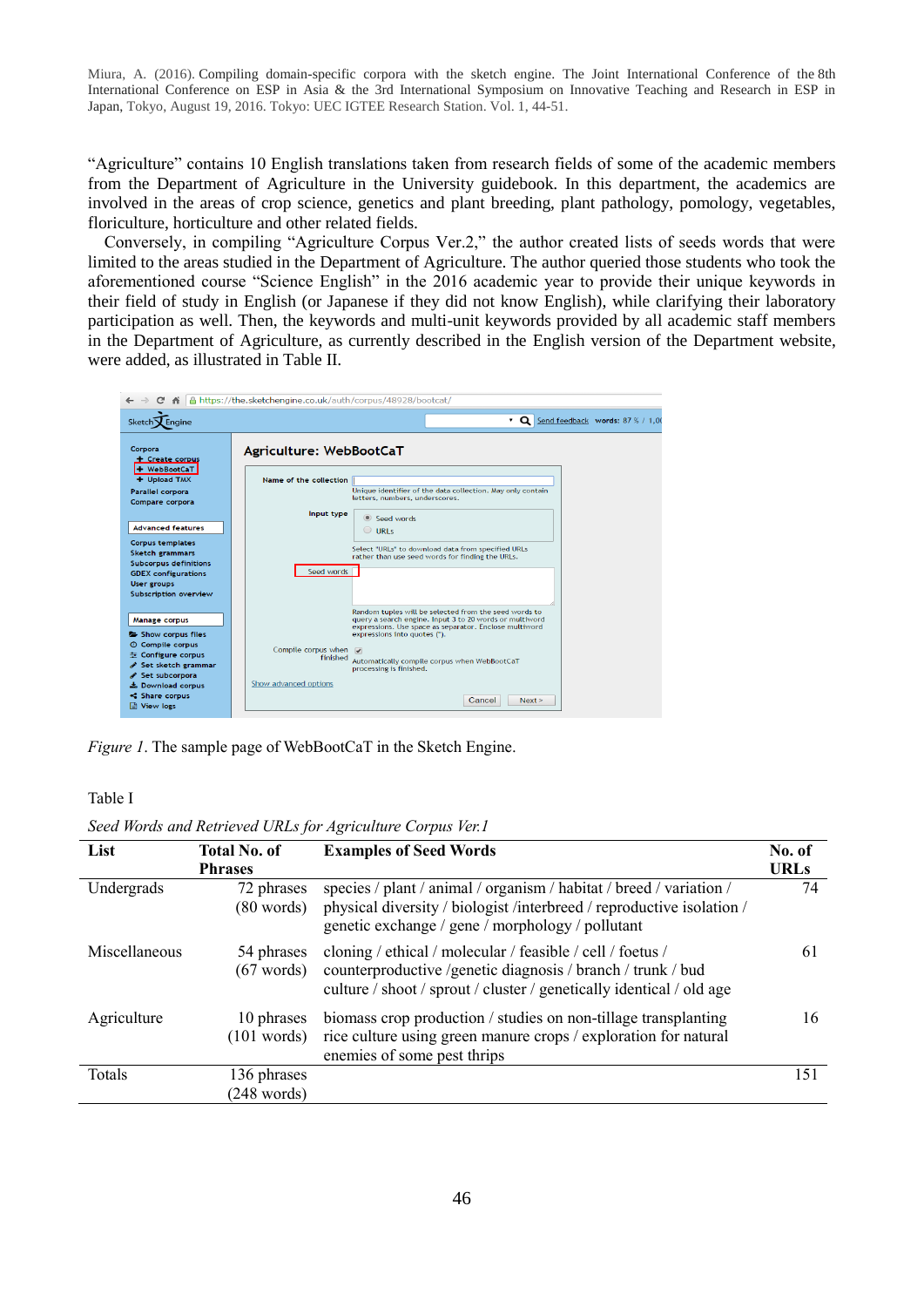Table II

*Seed Words and Retrieved URLs for Agriculture Corpus Ver.2* 

| List                        | Total No. of          | <b>Examples of Seed Words</b>                            | No. of      |
|-----------------------------|-----------------------|----------------------------------------------------------|-------------|
|                             | <b>Phrases</b>        |                                                          | <b>URLs</b> |
| Crop Science                | 20 phrases            | compositing regulation / primary fermentation /          | 63          |
|                             | $(36 \text{ words})$  | spatulationn / global climate change / cultivation       |             |
| Genetics and Plant Breeding | 28 phrases            | chromosome / transposon / genome transformation /        | 110         |
|                             | $(18 \text{ words})$  | tissue culture / plant breeding / genetics / epigenetics |             |
| Plant Pathology             | 20 phrases            | phytopathology / plant diseases / biocontrol /plant      | 39          |
|                             | (11 words)            | viruses / biocontrol / microorganism / plant rescue      |             |
| Entomology                  | 38 phrases            | insect taxonomy / morphology / genus / tribe / cell      | 127         |
|                             | $(27 \text{ words})$  | culture / insect ecology / anterior / protein / silk     |             |
| Pomology                    | 19 phrases            | pomology / permanent crop / fruit production /           | 43          |
|                             | (10 words)            | rootstock / fruit tree / germination / seed / rootstock  |             |
| Vegetables                  | 14 phrases            | growth control / development control / environment       | 26          |
|                             | (7 words)             | control / production systems / vegetable cultivation     |             |
| Floriculture                | 17 phrases            | regulation of growth / flowering / chemical              | 44          |
|                             | $(8 \text{ words})$   | regulation / ornamental plant / postharvest handling     |             |
| Horticulture Biotechnology  | 18 phrases            | horticulture / biotechnology / micropropagation /        | 37          |
|                             | (11 words)            | photomorphogenesis / fresh herbs / allelopathy           |             |
| Postharvest Physiology      | 28 phrases            | postharvest / fresh food / quality / antioxidant /       | 122         |
| Technology                  | $(19 \text{ words})$  | storage marketing / packaging / heat shock               |             |
| Totals                      | 131 phrases           |                                                          | 440         |
|                             | $(218 \text{ words})$ |                                                          |             |

# B. Statistical Results of Compiled Corpora

Using the Sketch Engine, based on the seed words, two corpora were quickly compiled after crawling the internet. The statistical information of these two corpora is summarized in Table III, along with that of the BNC. The size of Agriculture Corpus Ver.2 is approximately 12 times larger than that of Ver.1, although the BNC is larger than that of Ver.2 by a factor of 15.

Table III

*The Statistical Information of Agriculture Corpus Ver. 1 and Ver.2 and the BNC.* 

| The budget information of her team to corpus Tel. I and Tel.2 and the DiVe. |         |                                                     |             |  |  |  |  |  |  |
|-----------------------------------------------------------------------------|---------|-----------------------------------------------------|-------------|--|--|--|--|--|--|
| Corpus                                                                      |         | Agriculture Corpus Ver. 1 Agriculture Corpus Ver. 2 | <b>BNC</b>  |  |  |  |  |  |  |
| Tokens                                                                      | 641,315 | 8,424,353                                           | 112,181,015 |  |  |  |  |  |  |
| Words                                                                       | 513,888 | 6,583,432                                           | 96,048,950  |  |  |  |  |  |  |
| Sentences                                                                   | 27,785  | 404,117                                             | 6,052,184   |  |  |  |  |  |  |
| Paragraphs                                                                  | 7,798   | 82,698                                              | 1,514,906   |  |  |  |  |  |  |
| Documents                                                                   | 151     | 596                                                 | 4,054       |  |  |  |  |  |  |
| (or Retrieved URLs)                                                         |         |                                                     |             |  |  |  |  |  |  |

*Note.* Partly Adapted from Miura (2015).

# **IV. Analyzing Agriculture Corpora**

A. Keyword Analyses

<u>.</u>

Table IV shows the results of keyword analyses<sup>4</sup> executed by the tool *Word List* using the Sketch Engine. This data represents frequency information that identifies the six most frequent keywords as they appear within "Agriculture Corpus Ver.1" and "Agriculture Corpus Ver.2," and are distinguished from the reference corpus BNC.<sup>5</sup> It was discovered that the senses of these technical words are related to agricultural fields.

<sup>4</sup> Multi-word units of specialized vocabulary are not included in the keyword analyses.

 $5$  A couple of general terms such as "color," "There" in Ver.1, and abbreviated words related to published journal articles such as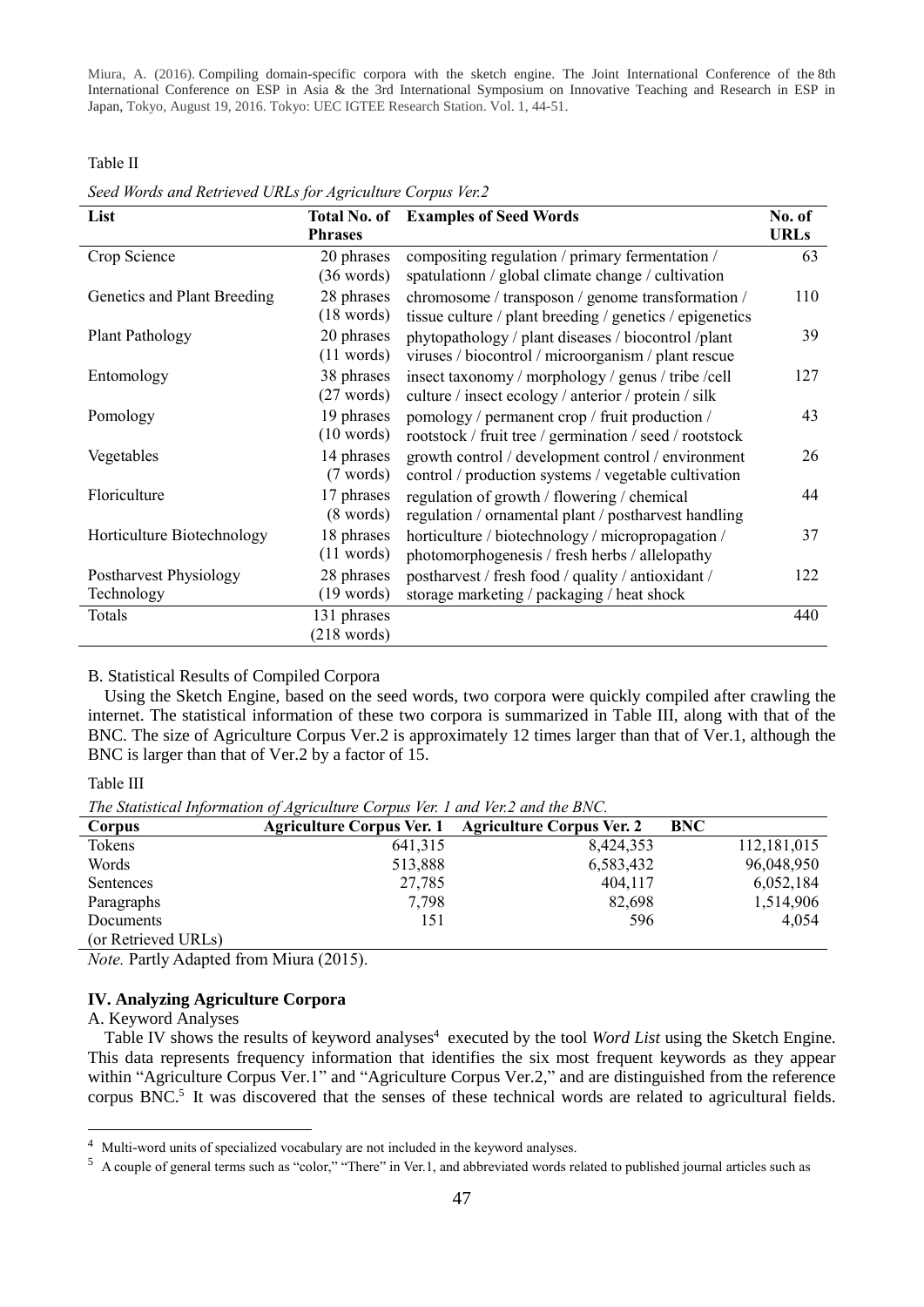The keywords listed in Ver.2 show over 1,000 raw frequencies, while the most of the keywords that appear in Ver.1 show less than 300. The word "postharvest," which was selected as a seed word for both agricultural corpora, appears in Ver.2. There were no occurrences of this word within the BNC as this term was probably coined after the compilation of the BNC.

Table IV

*The Keyword Lists of Agriculture Corpus Ver.1 and Agriculture Corpus Ver. 2 Relative to the Reference Corpus BNC*

| <b>Raw Frequency</b><br>(Freq. Per Million.) |            | Lemma       | <b>Raw Frequency</b> |                      |
|----------------------------------------------|------------|-------------|----------------------|----------------------|
| Agriculture                                  | <b>BNC</b> |             | Agriculture          | BNC                  |
| Corpus Ver.1                                 |            |             | Corpus Ver.2         |                      |
| 279(435.0)                                   | 22(0.2)    | auxin       | 2,774 (329.3)        | 7(0.1)               |
| 766 (1194.4)                                 | 272(2.4)   | lactic      | 3,039 (360.7)        | 38(0.3)              |
| 162(252.6)                                   | 2(0.0)     | fibrin      | 2,291 (271.9)        | 32(0.3)              |
| 223 (347.7)                                  | 65(0.6)    | cultivar    | 2,309(274.1)         | 40(0.4)              |
| 134 (208.9)                                  | 2(0.0)     | ethylene    | 2,251 (267.2)        | 90(0.8)              |
| 133 (207.4)                                  | 2(0.0)     | postharvest | 1,224(145.3)         | 0(0)                 |
|                                              |            |             |                      | (Freq. Per Million.) |

### B. Technical Vocabulary Search

As previously mentioned, the size of Agricultural Corpus Ver.2 was much larger than the size of Ver.1. This section investigates the degree to which Agriculture Corpus Ver.2 is more informative relative to Ver.1, in terms of the coverage of vocabulary specific to the agricultural field. Vocabulary analyses were conducted using the following two approaches. First, the seed words prepared for Agriculture Corpus Ver.1 were searched in three corpora: (1) Ver.1, (2) the BNC, and (3) Ver.2. Then the occurrences of non-seed words provided by student-written essays were counted in these three corpora.

First, within Agriculture Corpus Ver.1 and the BNC, a total of 136 seed words prepared for Ver.1 were searched, and their raw frequencies and normalized frequencies per million were counted. After this process, only six terms occurred with frequencies that exceeded those in the BNC; this is illustrated in Table V. Then, a search for the same six terms in Table V was conducted using Ver.2, and it was discovered that these terms occurred with a frequency factor of approximately 15 to 102 greater than Ver.1.

# Table V

-

*The Distribution of Selected Seed Words across Three Corpora* 

|                 |                  | <b>Agriculture Corpus Ver.1</b> | <b>BNC</b>       |                          | <b>Agriculture Corpus Ver.2</b> |                          |  |
|-----------------|------------------|---------------------------------|------------------|--------------------------|---------------------------------|--------------------------|--|
|                 | Raw<br>Frequency | Frequency<br>Per Million        | Raw<br>Frequency | Frequency<br>Per Million | Raw<br>Frequency                | Frequency<br>Per Million |  |
| postharvest     | 154              | 240.13                          |                  |                          | 2405                            | 285.48                   |  |
| plant disease   | 19               | 29.63                           | 10               | 0.09                     | 421                             | 49.94                    |  |
| plant pathology | 10               | 15.59                           | 3                | 0.03                     | 318                             | 37.75                    |  |
| plant nutrition | 4                | 6.24                            |                  | 0.01                     | 73                              | 8.67                     |  |
| soil science    |                  | 4.68                            |                  | 0.13                     | 128                             | 15.19                    |  |
| plant virus     |                  | 3.12                            |                  | 0.01                     | 204                             | 25.64                    |  |

In the second analysis, the author deliberately chose words and multi-word units that were likely to be specific within the domain of agriculture, all taken from the collections of short essays written by undergraduates of the Department of Agriculture at TUA. The collections consisted of two types of essays written during the 2015 academic year. The first type contained the thirty-one  $2<sup>nd</sup>$  year students' essays with

<sup>&</sup>quot;PMID" and "Publ" in Ver.2 were deliberately excluded by the author.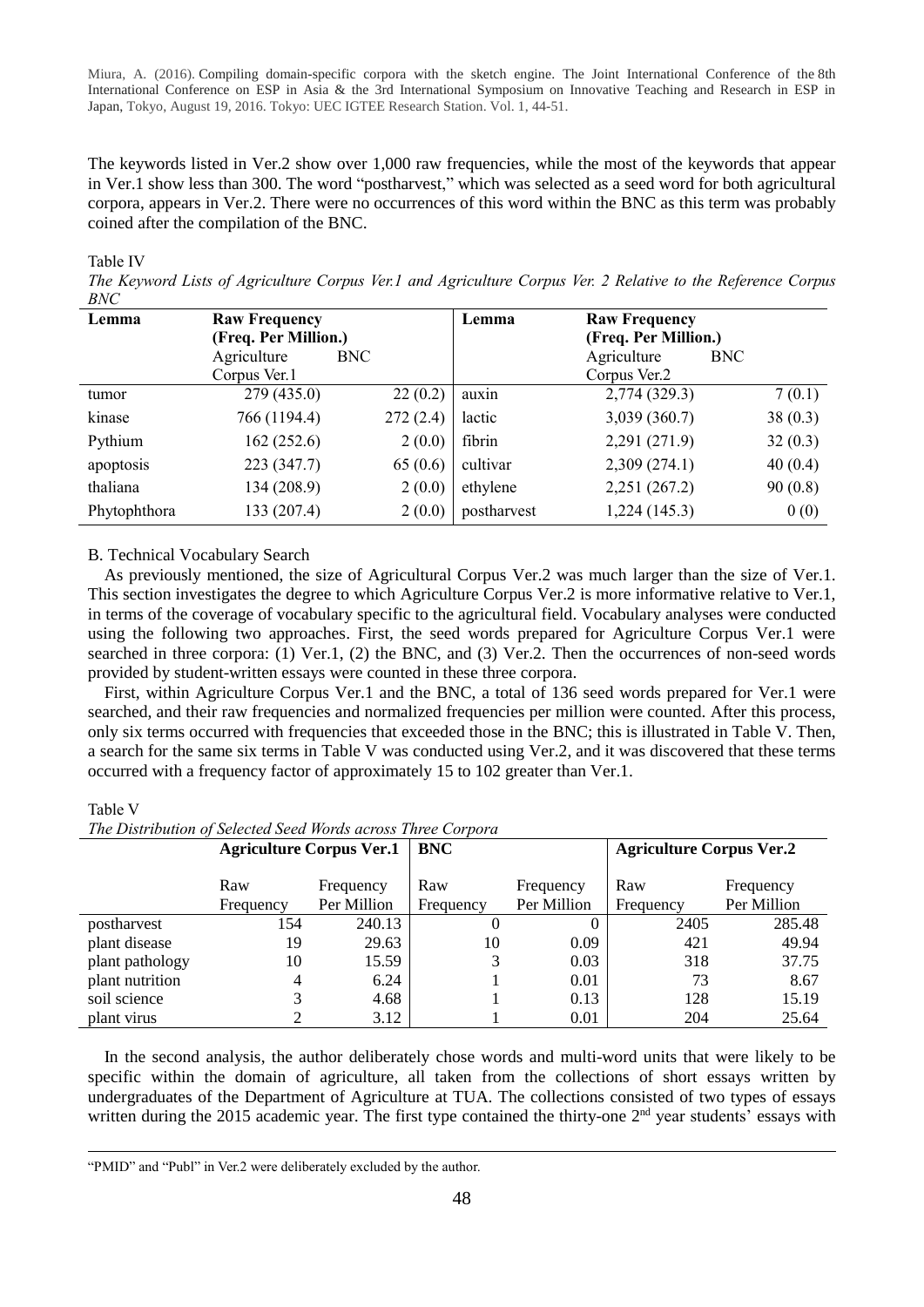a size ranging from 70 to 100 words written on the topic of their major subject, describing the nature of their major, the types of courses and lectures attended by the students, and their future goal. Figure 2 shows one of the samples; the bold letters are seed words. The second type was composed of essays written by the forty-one 1<sup>st</sup> year students from the same department. These students were asked to write about their experiences related to growing plants and vegetables, the most difficult part of the agricultural process of caring for the plants, the end results of their experiences, and future plans for growing plants. The length of essays was approximately 200 words. Figure 3 shows an essay written by a 1<sup>st</sup> year student, and "thinning out" was chosen as a seed word. Both samples shown below contain spelling mistakes but they are shown verbatim.

I am majoring in Agriculture. In agriculture, we study the science and practice of farming. Related areas are food and environmental. I'm taking agricultural production science. I also have **plant pathology** and **crop production** studies. Also I'm going to get training in **genetics and breeding**, which is required for my future job. I hope to be a scientist someday. A scientist is an expert in the area of making new tipe flowers, improvement of flower's **pigment**. In order to become a scientist, it is necessary to study hard. Especially to study English, to go a graduate school and to get a lot of knowledge of **genetics and breeding** is needed. I should stick it out.

# *Figure 2.* An example of essays written by the 2<sup>nd</sup> year students.

My family experienced growing plants when I was 13 years old. We planed green soy beans and avocado. I was concered about growing plants because my garden didn't get a lot of sunshine. The most difficult things about caring for the plant were pulling out all of the weeds and **thining out**. These were a lot of trouble to do. In the end, both of green soy beans and avocado didn't die. But green soy beans's color was black so we couldn't eat them. Avocado didn't bear fruit. Now, soy beans died but Avocado grows. I wish that avocado bears fruit someday. The next time we plant a garden, I want to grow flowers. I am member of the department of agriculture. I want to make use of knowledge I leared in class. I am interested in Bonsai. At first I will pull up the weeds in my garden to plant flower.

*Figure 3.* An example of essays written by the 1<sup>st</sup> year students.

As is illustrated in Table VI, 55 terms from the 2nd year group and 27 terms from the 1st year group were selected. In this analysis, a total of 56 term searches (excluding seed words for Agriculture Corpus Ver.1) were conducted in Agriculture Corpus Ver.1, the BNC, and Ver.2.

#### Table VI

*The Number and Examples of Selected Terms Extracted from Students' Essays*

|                                          | The Thursday Mill Divenibles of Selection for the Divisions from Statements Description                                                                                                                                        |    |                                                                                                                                                                               |
|------------------------------------------|--------------------------------------------------------------------------------------------------------------------------------------------------------------------------------------------------------------------------------|----|-------------------------------------------------------------------------------------------------------------------------------------------------------------------------------|
|                                          | Terms from the 2 <sup>nd</sup> Year Students                                                                                                                                                                                   |    | Terms from the 1 <sup>st</sup> Year Students                                                                                                                                  |
| <b>Total Numbers</b>                     |                                                                                                                                                                                                                                | 55 |                                                                                                                                                                               |
| <b>Total Numbers of Seed Words</b><br>21 |                                                                                                                                                                                                                                |    |                                                                                                                                                                               |
| Total Numbers of Non-Seed Words<br>34    |                                                                                                                                                                                                                                |    | 22                                                                                                                                                                            |
| Examples of<br>Non-Seed Words            | self-sufficient / earth science / shearing<br>dietetics / meteorology / biological pesticide<br>preservation / entomology / stability / germ<br>hydroponics / biotechnology / pruning /<br>genetics / conservation / microbial |    | aquatic plant / thin out / well-bred<br>citron / ill-bred / thermal management<br>air permeability / plow / louse / turf / scorch<br>lily / bulb / cultural knowledge / aphid |

Table VII illustrates the top three terms that had the smallest differences between Agriculture Corpus Ver.1 and the BNC in terms of their raw frequencies. Of the 56 terms, only two terms, "aphid," and "hydroponics" experienced larger raw frequencies than the corresponding raw frequencies within the BNC, while the word "pollination" had a slightly lower raw frequency. However, the occurrences contained in Agriculture Corpus Ver.2 were greater than the occurrences within the BNC by a factor ranging from 2 to 30. It is assumed that the raw frequencies of the remaining 53 non-seed words in Ver.2 would exceed the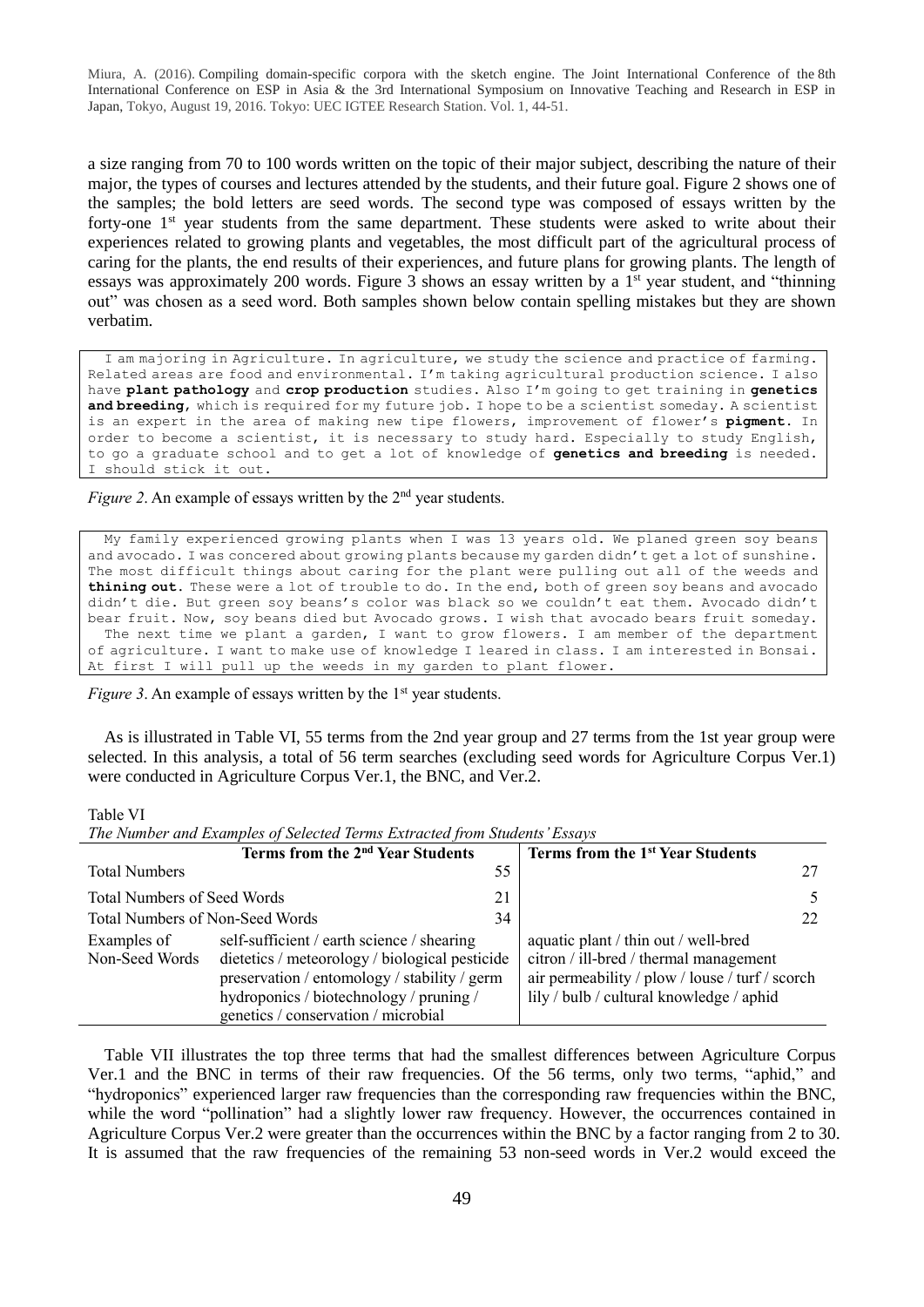corresponding frequencies in Ver.1 and the BNC.

Table VII

#### **Agriculture Corpus Ver.1 BNC Agriculture Corpus Ver.2** Raw Frequency Raw Frequency Frequency Per Million Frequency Per Million Raw Frequency Frequency Per Million aphid 194 302.5 158 1.41 323 38.34 pollination 76 118.51 78 0.7 561 66.59 hydroponics 17 26.51 9 0.08 262 31.1

# *The Distribution of Selected Non-Seed Words across Three Corpora*

C. Collocates of "Culture" in the Corpora

"Culture" is a polysemy, but can be treated as a technical term in the field of agriculture as well as science. According to Macmillan Dictionary Online (Macmillan Publishers Limited, 2016), in biology, "culture" is defined as "a group of bacteria or other cells that have been grown in a scientific experiment" and "the process by which a group of bacteria or other cells is grown in a scientific experiment," while it is also defined as "in agriculture, the process of growing crops or breeding animals."

From this analysis, any forms of "culture" (including verbs and nouns) were retrieved using the *Concordance* tool of the Sketch Engine, with the intention of identifying the nature of collocates that tend to co-occur with "culture" across three corpora. First, it was discovered that there were 119 (185.56 per million) occurrences of "culture" contained in Agriculture Corpus Ver.1, and 10,281 (91.60 per million) contained in the BNC, and 9,333 (1,107.86 per million) contained in Agriculture Corpus Ver.2.

Based on values derived from logDice, Tables VIII and IX identify collocates that precede "culture" with the highest frequency as well as collocates that immediately follow "culture" in the three corpora.

In the two agricultural corpora, all of the words that occur adjacent to "culture" were used in agricultural or biological contexts; for example, "hydroponic culture," "container culture," "cell culture," "tissue culture," "suspension culture" and others. However, with the exception of "tissue culture," the BNC contained frequent combinations such as "popular culture," "youth culture," and "western culture," which were used in a more general sense, or "activities involving music, literature, and other arts" (Macmillan Publishers Limited, 2016).

It seems that "culture system(s)," "culture conditions," and "culture medium(a)" were the typical co-occurrences across the three corpora. Compared to the preceding collocates, the BNC included scientific combinations such as "culture supernatants" and "culture dish," neither of which occurred in the two agricultural corpora, although "culture shock" and "culture Club" occurred as general combinations.

It was discovered that the collocational behaviors with both positions in the two agricultural corpora indicated that the term "culture" was genre-specific, and Agriculture Corpus Ver.2 contained a greater frequency of "culture" than the frequency of occurrence in Ver.1 and the BNC.

| The Frequent Conocates Immediately Freceding<br>Cutture in the Corpora |       |   |            |           |       |                                 |            |       |         |
|------------------------------------------------------------------------|-------|---|------------|-----------|-------|---------------------------------|------------|-------|---------|
| <b>Agriculture Corpus Ver.1</b>                                        |       |   | <b>BNC</b> |           |       | <b>Agriculture Corpus Ver.2</b> |            |       |         |
| Left                                                                   | Freq. |   | logDice    | Left      | Freq. | logDice                         | Left       | Freq. | logDice |
| hydroponic                                                             |       | 9 | 10.72      | popular   | 169   | 8.13                            | tissue     | 1566  | 31      |
| container                                                              |       | 3 | 9.37       | youth     | 85    | 7.62                            | cell       | 559   | 18.43   |
| cell                                                                   |       | 5 | 7.25       | tissue    | 62    | 7.37                            | suspension | 175   | 9.16    |
| N/A                                                                    |       |   |            | western   | 83    | 7.37                            | vitro      | 155   | 8.8     |
| N/A                                                                    |       |   |            | dominant  | 60    | 7.21                            | broth      | 100   | 8.37    |
| N/A                                                                    |       |   |            | political | 159   | 7.08                            | pure       | 98    | 8.329   |

Table VIII *The Frequent Collocates Immediately Preceding "Culture" in the Corpora*